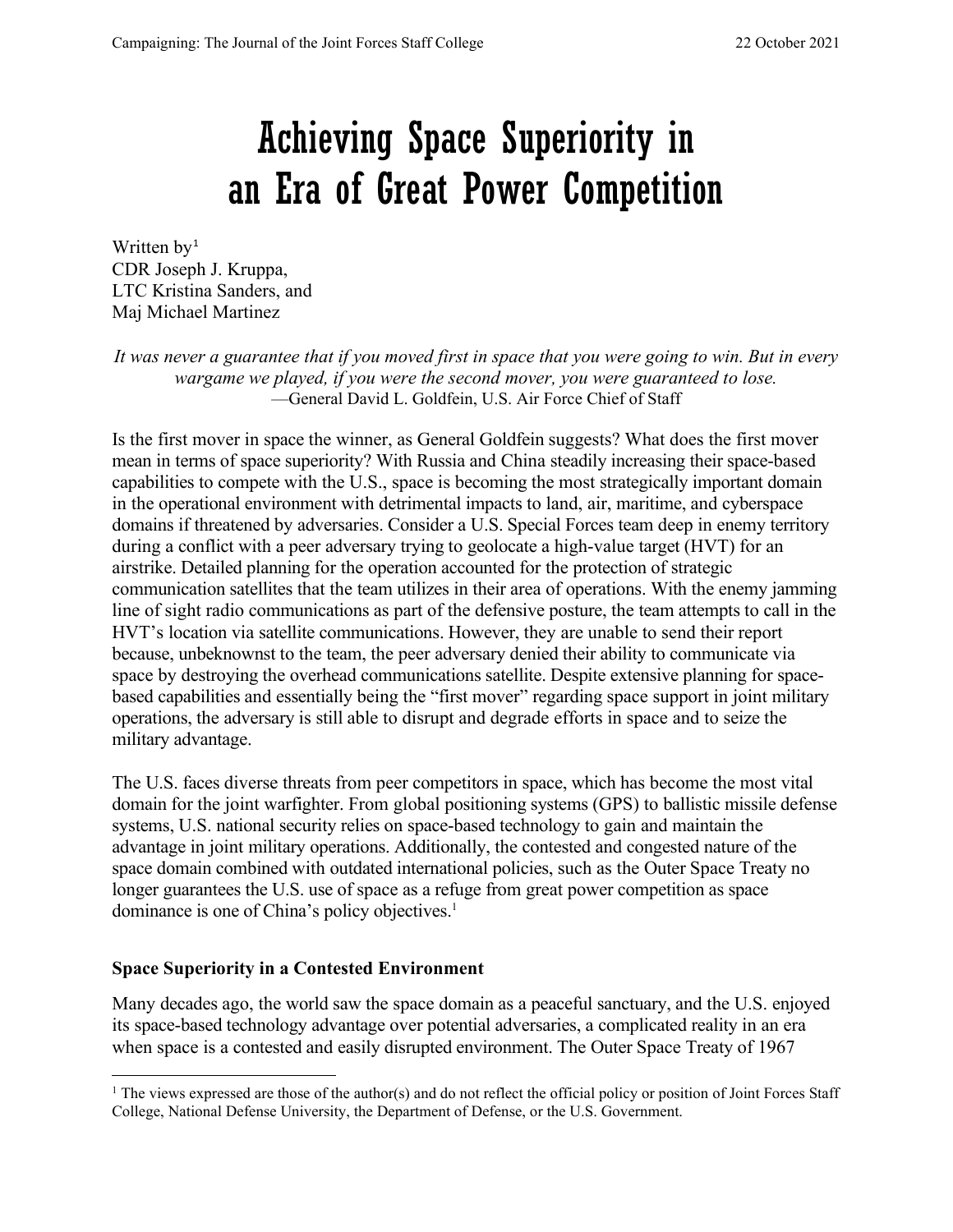recognized humankind's interest in the "peaceful use" of the space domain and set the basis for space law.<sup>2</sup> Space superiority, defined as "the degree of control in space [domain] of one force over any others that permits the conduct of its operations at a given time and place without prohibitive interference from terrestrial or space-based threats,"3 remained easily achievable by the U.S. for the decades to come.

While the U.S. focused on the Global War on Terrorism, China and Russia observed the importance of the space domain to the U.S. way of war and developed space-based offensive and defensive capabilities.<sup>4</sup> In January 2007, China launched its first anti-satellite (ASAT) missile from a ground-based, mobile launcher against a malfunctioning weather satellite in low earth orbit (LEO).5Russia demonstrated an ASAT missile capability in 2015, and India conducted their first successful ASAT missile test in 2019. <sup>6</sup> Even with the successful test of a U.S. ASAT capability in 2008, the proven capabilities of other countries highlight the erosion of the U.S. advantage and its ability to ensure space superiority in the 21st-century battlespace.

U.S. warfighters depend on space-based capabilities to conduct operations in all other physical domains (air, land, and sea). GPS navigation systems, high-bandwidth shipboard communications, and unmanned aerial vehicles, such as the MQ-1 Predator, all rely on space assets to conduct operations. Adversarial space disruption capabilities or advancements threaten the joint warfighter's ability to operate and execute missions effectively. Major General Tim Lawson, Mobilization Assistant to the Commander of U.S. Space Command, contends that "adversaries don't have to dominate space, they merely need to have the capability to disrupt space operations."7Emerging threats to U.S. space-based assets may include high-power lasers and satellite communications jamming. One method of combating the threats is by launching numerous small satellites into orbit to deter adversaries from kinetic aggression in space.<sup>8</sup> By doing so, the U.S. will also ensure resiliency and redundancy, thus protecting the ability of the U.S. to achieve space superiority.<sup>9</sup>

In 2005, General Lance W. Lord, [former] Air Force Space Command Commander, noted, "Space Superiority is the future of warfare. We cannot win a war without controlling the high ground, and the high ground is space."10China and Russia continue to modernize their counter-space capabilities to diminish, degrade, and disrupt an adversary's use of the space domain, neutralizing the competitive advantage of the U.S. $<sup>11</sup>$  As the space domain will remain competitive, congested,</sup> and contested, the U.S. must take a more aggressive approach to be able to achieve space superiority when required and, under its terms, to freely operate in the domain.

#### **Policies and Doctrine**

The Outer Space Treaty, or more formally known as the "Treaty on Principles Governing the Activities of States in the Exploration and Use of Outer Space, including the Moon and Other Celestial Bodies," has been ratified by the United States, Russia, China, and 107 other United Nations members and establishes limitations for weaponizing space. While it does prohibit military-related events and activities on celestial bodies, it bans only weapons of mass destruction from being placed in orbit.12 Operating in the gray area, Russia, China, India, and the U.S. have successfully demonstrated an ASAT missile capability. Some of the tests have created substantial space debris that poses a threat to operational satellites nearby. By executing ASAT missile tests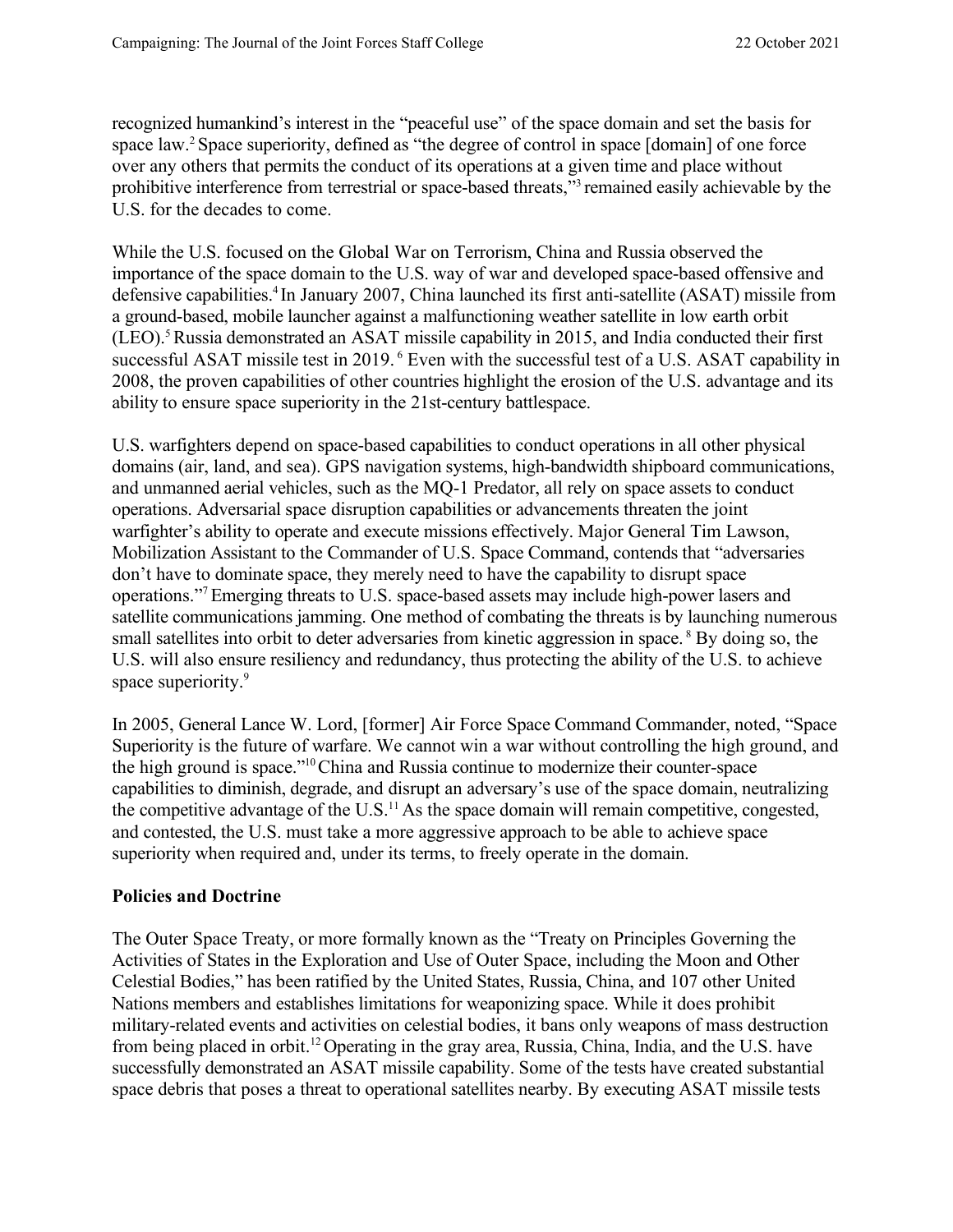on their satellites, the countries are projecting the ability to disable or destroy an adversary's satellite during a conflict. As nations have the inherent right to self-defense, the ASAT missile capability is arguably a form of peace through deterrence. As such, it can be construed as a defensive weapon within the construct of the Outer Space Treaty, specifically the "peaceful use" of the space clause.<sup>13</sup>

The continued testing of kinetic ASAT capabilities or their use in conflict will create additional amounts of space debris. Orbiting the Earth, the debris has the potential for wide-ranging impacts that could harm U.S. interests. Traveling in space at thousands of miles per hour, the impact of even the tiniest of space debris with orbiting satellites or spacecraft can cause significant damage, creating even more space debris. Until the Earth's gravity pulls it back into the atmosphere, the space debris will continue to orbit the Earth and threaten the operability of objects in its path. While the testing of kinetic ASAT capabilities may fall under the guise of "peaceful use," their second and third-order effects may not be so peaceful.

In response to the U.S. drone strike that killed Iranian General Quasem Soleimani in January 2020, Iran purchased commercial satellite imagery of Al Asad Airbase prior to their missile attack.14While the U.S. was able to evacuate the majority of planes and forces between Iran downloading the imagery and the attack, the event demonstrates how space commerce is affecting military operations. The 2017 National Security Strategy recognizes that the use of space by both governments and the private sector impacts U.S. military operations and their ability to prevail in conflict.<sup>15</sup> Even though it may seem contradictory that one of its priority actions is to promote space commerce, it brings to light the realization that technological advances in the private sector have opened the space domain to the world. On the one hand, the widespread availability of commercial technology threatens U.S. superiority, but on the other hand, the U.S. must continue to partner with the private sector to develop defensive mechanisms and maintain a competitive edge against their adversaries. Plainly stated, private sector partnerships project power in the space domain, and the sentiment is echoed in the 2020 National Space Policy. However, the Biden administration's Interim National Security Strategy Guidance fails to address private sector partnerships in space even though it references the partnerships for cyberspace and counterterrorism.16 If the administration's National Security Strategy fails to further private sector partnerships in space, the ability to achieve U.S. space superiority will be at increased risk.

The 2020 National Space Policy focuses on private sector partnerships to help enable U.S. spacebased capability assurance and defense.<sup>17</sup> It also identified the Intelligence Community and Department of Defense as responsible for the development of space capabilities and services that provide intelligence and decisive military advantages.<sup>18</sup> Addressing the enduring disorganization of its management, coordination, and use of space assets, the U.S. created the U.S. Space Force and reestablished U.S. Space Command to better organize their unity of effort in space and maximize U.S. military space activities.<sup>19</sup> The U.S. Space Force helps to achieve U.S. strategic goals by exerting space power. Building a trained and capable force with robust offensive and defensive space capabilities assists the U.S. to leverage national power to influence and control the international system. In line with the other warfighting domains, the U.S. Space Force doctrine states that many critical objectives in space warfare are decision superiority, deterrence, dissuasion, compellence, and assurance, all of which reside in the cognitive domain.<sup>20</sup> While the U.S. Space Force is prepared to fight and win in the space domain, one of its core beliefs is to outthink,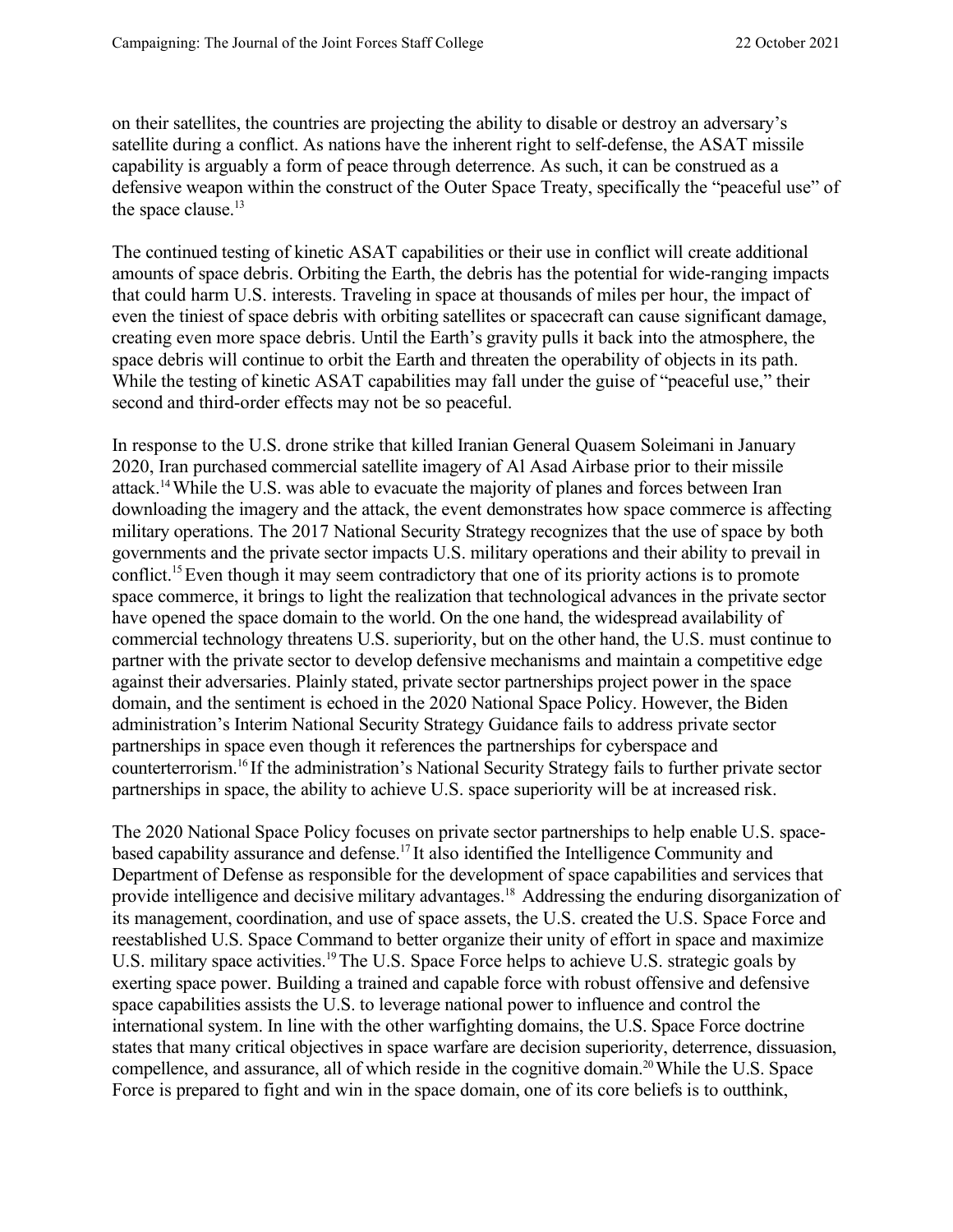outwit, and outmaneuver the adversary within the cognitive domain.

The 2017 National Security Strategy suggests that the U.S. clearly understands the extreme risk that a conflict in space poses to achieving space superiority as it states that the U.S. will retaliate against any attack on their space interests with a deliberate response *in the domain of their choosing*. <sup>21</sup> Non-kinetic cyber fires in other domains can have just as big of an impact on adversarial space operations as kinetic fires without risking the use of the space domain due to space debris. Recognizing the danger to the space domain posed by creating space debris, the Space Force understands that success in the cognitive domain against adversaries is essential to achieving space superiority. Their mindset emphasizes how the benefits of a contested space domain outweigh an unusual space domain. Understanding the all-or-nothing dilemma underscores the imperative to ensure the space domain remains usable to achieve space superiority.

### **The Adversary's Ability to Disrupt U.S. Space Superiority**

In response to U.S. threat perceptions, Russia and China reorganized their services in 2015 and updated their military doctrines to emphasize space operations. Russia formed the Aerospace Defense Forces as a merger of portions of its Air Force and Outer Space Force to "monitor, identify, and prevent potential threats to its space security.<sup>"22</sup> China formed the Strategic Support Forces, which is a combination of electronic warfare (EW), space, and cyberspace capabilities.<sup>23</sup> The changes highlight the renewed importance of warfighting in the space domain to remain competitive with the U.S. and the intent to counter U.S. and allied military effectiveness.

After the reorganization of its military services, Russia updated its counter space doctrine with information dominance as a key focus of its space-based capabilities. Russian military strategists identify space-based military capabilities as part of information dominance. They suggest that controlling the adversary's understanding of the operational environment and impacting the decision-making process through information dominance is crucial in conflict.<sup>24</sup>Russia is cognizant of the U.S. reliance on space-based information systems and technologies, and of particular concern is U.S. long-range precision strike capability tied to space-based systems. <sup>25</sup> If Russia can disrupt or degrade the ability of the U.S. to maintain situational understanding during times of conflict, then they can exploit opportunities to achieve a military advantage.

Similarly, Chinese doctrine places importance on space-based "informative" warfighting systems to have real-time battlefield awareness.<sup>26</sup> China assesses that counter space operations are a viable response to deter and counter regional conflicts, such as a potential U.S. intervention in Taiwan.<sup>27</sup> China also identifies U.S. intelligence, surveillance, and reconnaissance (ISR), navigation, and communications satellites as high payoff targets whose loss to the U.S. will significantly contribute to the success of China's course of action.<sup>28</sup> While it is unlikely that China will overtly target U.S. satellites with kinetic strikes unless as part of a declared conflict, they could disrupt or degrade U.S. military satellite capabilities through nonattributable means such as directed-energy weapons or cyberattacks. China achieves information dominance by hindering the ability of the U.S. to maintain situational awareness of military operations. With the reorganization of Russia and China's military service, updated counter space doctrine, and identification of U.S. satellites as high payoff targets in the space domain, U.S. space superiority will be challenged.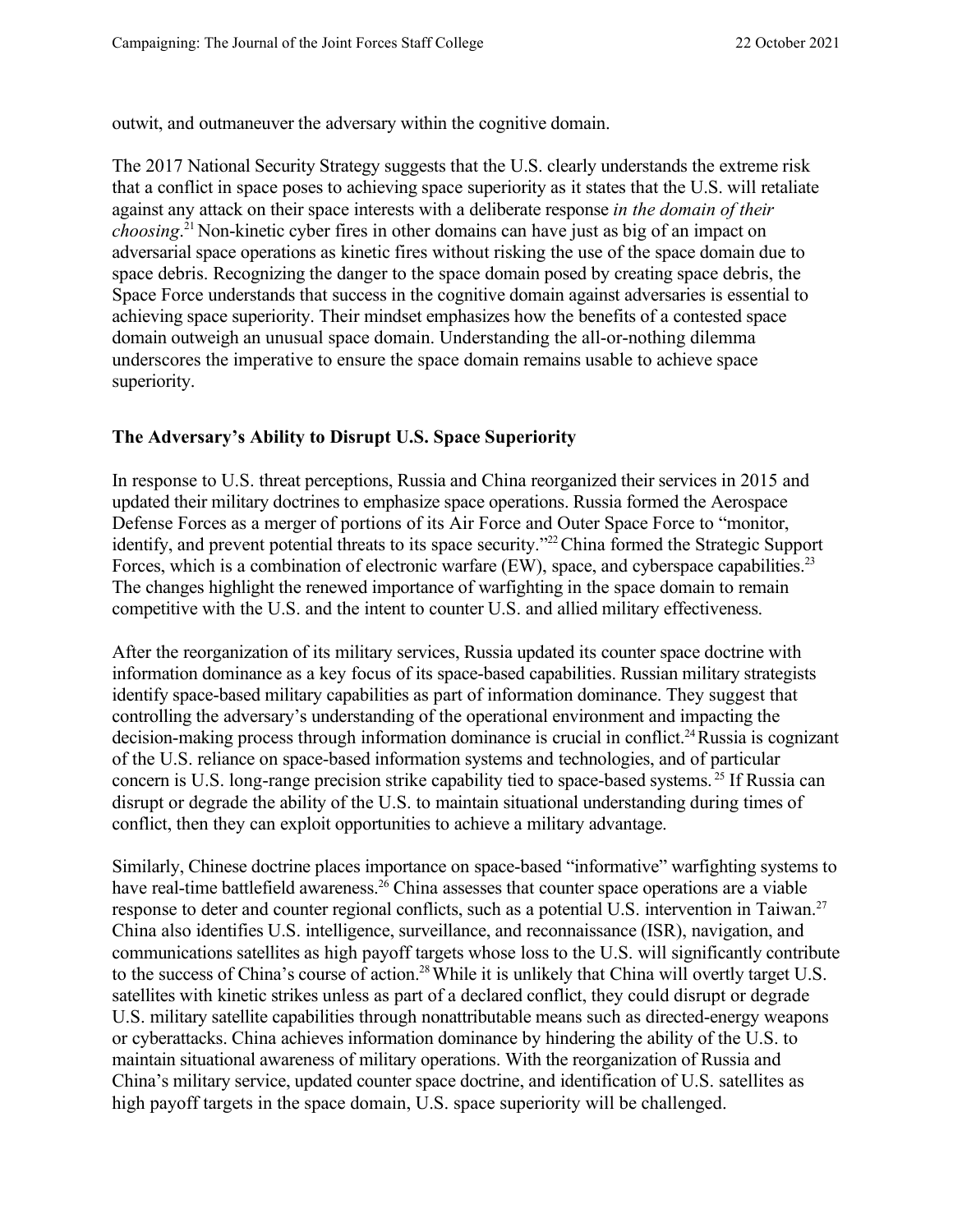The development of dual-use space technology is another concern. Dual-use entails adversaries using commercial satellites for primarily benign purposes but also recognizes that the satellite capability can serve nefarious functions. For example, China developed a satellite robotic arm to perform maintenance functions allowing one satellite to latch on and conduct repairs on another satellite while in orbit.<sup>29</sup> The robotic technology has dual-use concerns because it is possible to repair satellites just as much as it is possible to intentionally damage an adversary's satellite electronic components, disabling the satellite. Even more alarming, in July 2020, Russia launched an object from Cosmos 2543, a Russian satellite already in orbit, under the guise of conducting an inspection on another satellite. <sup>30</sup> Based upon the speed of travel, U.S. Space Command assessed that the object was an anti-satellite test occurring in orbit.<sup>31</sup> According to General Raymond, Commander of U.S. Space Command and U.S. Space Force Chief of Space Operations, "The Russian satellite system used to conduct this on-orbit weapons test is the same satellite system that we raised concerns about earlier this year when Russia maneuvered near a U.S. government satellite."32

Before more recent endeavors in on-orbit space weapons, Russia focused on the development of terrestrial-based weapons, such as directed-energy weapons and EW capabilities that can disrupt space-based systems. As a result of limited resources due to international sanctions, they likely shifted to developing terrestrial-based weapons as a cost-effective way to remain competitive and to exploit U.S. reliance on space-based systems.<sup>33</sup> Russia is developing directed-energy weapons such as lasers that can blind a satellite's imaging sensor either temporarily or permanently.<sup>34</sup>Russia also favors the use of EW and demonstrated these capabilities during the conflict in eastern Ukraine in 2014.<sup>35</sup> Ukrainian forces experienced jamming of their artillery battery radars, navigation systems, and smartphones.<sup>36</sup>By jamming Ukrainian artillery radar systems, Russia was able to fire on Ukrainian positions while protecting Russian forces from Ukrainian counterfire. Additionally, jamming navigation systems and smartphones degraded Ukraine's ability to communicate and report location data. The effects from terrestrial-based systems demonstrate the successful interference of space-based systems that impacted tactical operations.

Compared to Russia, China expanded its satellite infrastructure and added the BeiDou Global Satellite Navigation System as part of its One Belt One Road Strategy. Even with the expansion, China remains second in the world to the U.S. in the number of operational satellites and adds thirty satellites to China's existing satellite infrastructure of more than 120 ISR and remote sensing satellites.<sup>37</sup>The BeiDou constellation is commercial based with oversight by the People's Liberation Army and offers civilian communications services to other countries. From a military perspective, analysts conclude that the constellation advances China's capabilities in precisionstrike targeting and real-time situational awareness for command and control.<sup>38</sup> Alternatively, the emphasis on providing civilian communications services may support China's simple pursuit of economic ventures to further their global influence. While the latter seems reasonable, the threat exists on both fronts because the BeiDou constellation removes the reliance on U.S. GPS and Russian GLONASS. The reduced reliance allows China the opportunity to jam or spoof the rival systems while continuing their military operations. The BeiDou constellation also allows China the strategic opportunity to connect more countries to its view of the international world by dominating space-based infrastructure.<sup>39</sup> China believes that whoever controls space-based infrastructure will also dominate geopolitics.<sup>40</sup>Their reduced reliance and increased influence threaten both the U.S. led international order and the U.S. ability to achieve space superiority.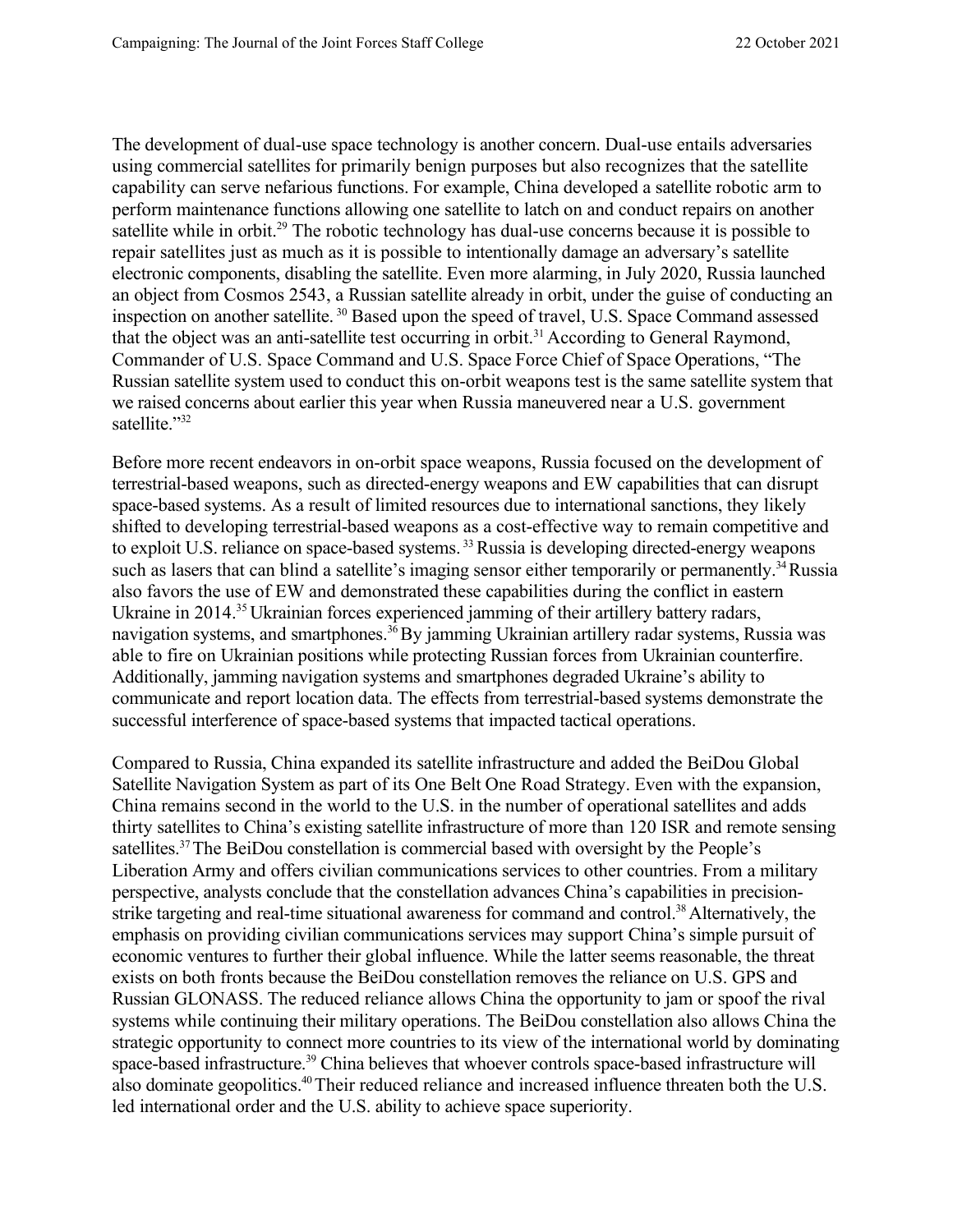The reduced costs of space technologies have allowed for much greater access, which means one cannot attribute U.S. space superiority challenges solely to nation-states. The potential threat of non-state actors, such as terrorists or criminals, targeting U.S. space capabilities is a possibility because the actors do not have direct consequences if they act compared to nation-states that have investments in space technology.<sup>41</sup> Nonstate actors could conduct a kinetic attack on terrestrial space-based infrastructure, such as key satellite communications nodes or conduct a more symbolic attack against a U.S. launch site, such as at Cape Canaveral Air Force Station.

Nonstate actors could gain access to the same commercial EW technology as nation-states to disrupt U.S. space-based military capabilities. Additionally, criminals or "space pirates" with a motive to steal information to make a profit could conduct cyberattacks against military or commercial space technologies such as SpaceX. With the U.S. Space Force working in conjunction with industry, military space-based operations will likely be vulnerable to criminal activity. Overall, the changing Russian approach, China's ventures to increase influence, and the reduced cost to access space that empowers non-state actors, all create challenges to achieving U.S. space superiority.

# **Conclusion**

With Joint Force reliance on space-based capabilities for warfighting, an increasingly contested space domain, and outdated guidance based on the Outer Space Treaty regarding weapons in space, the U.S. will continue to face future challenges achieving space superiority especially in the new era of Great Power Competition. Freedom of action in the space domain is critical to the success of joint military operations in the land, air, maritime, and cyberspace domains. With the creation of the U.S. Space Force in 2019 signaling an urgency in addressing space-based threats, the U.S. needs to further address additional ways to achieve space superiority when its counts. The U.S. must lead the effort in the United Nations to establish a new international agreement that builds upon the Outer Space Treaty and further defines what constitutes acceptable conduct in the space domain.

Space, as a contested environment, requires detailed planning for redundancies, such as ground and airborne assets and quick-launching small rockets with replacement payloads for military communications, ISR, and navigation satellites to remain operable. Although expensive, redundancies would deter adversaries from viewing U.S. satellites and other space-based systems as attractive high payoff targets. The U.S. must also invest in non-kinetic cyber fires to disrupt an adversary's use of space under certain conditions and to protect U.S. space-based capabilities.

Finally, space will be a contested domain for the foreseeable future, and the U.S. must prepare to fight with disrupted or degraded space capabilities. Leveraging industry and U.S. allies with satellites, such as Japan and India, will be important in creating a coalition of space partners that can achieve and maintain multinational space superiority if a country experiences a disruption of space-based capability during conflict. While China creates customer dependency for its BeiDou satellite constellation, the U.S. needs to build its team of trusted partners to apply international pressure on adversaries to follow informal space codes of conduct until an updated Outer Space Treaty is ratified. Overall, space, as the newest warfighting domain and in the age of a second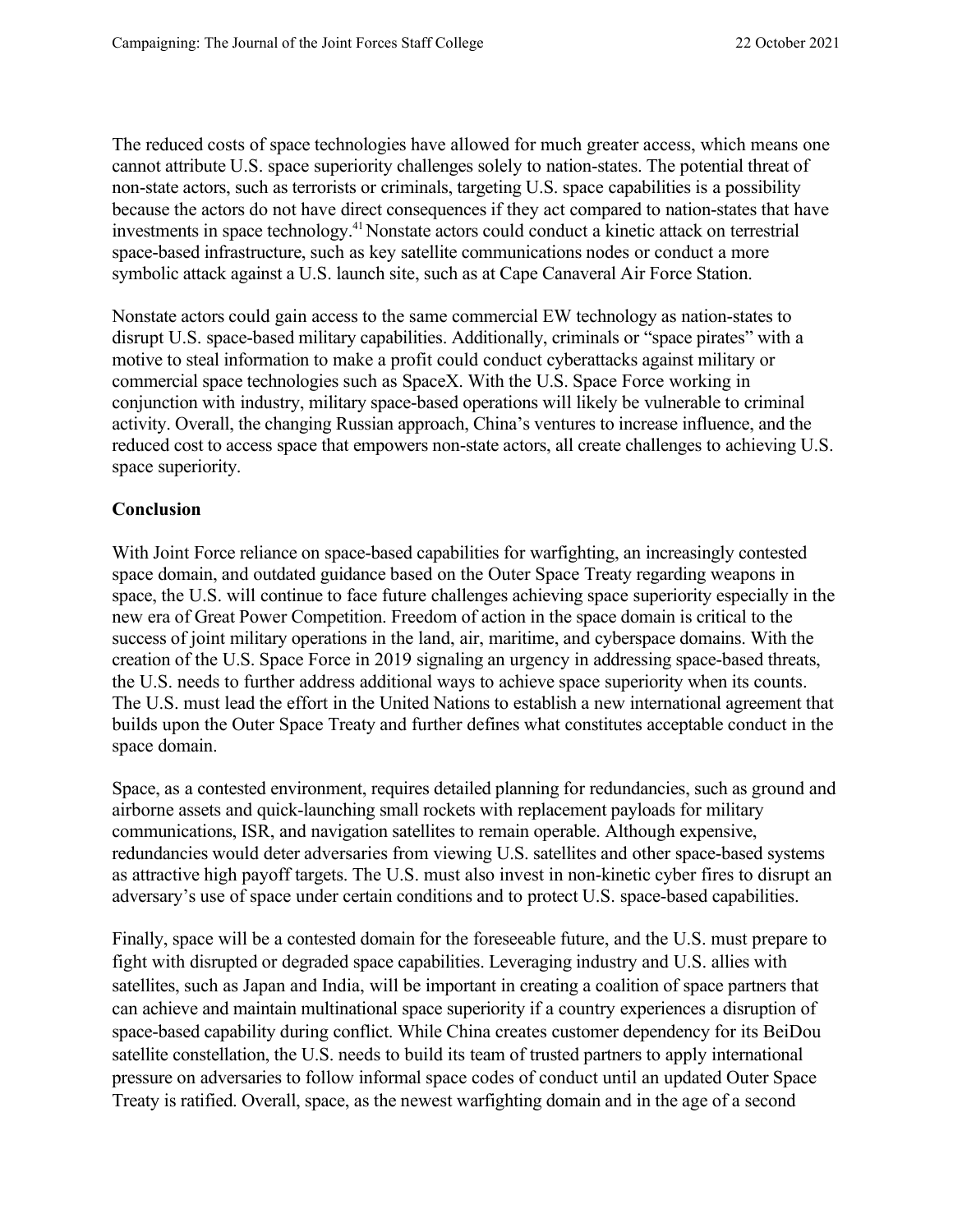space race, is critical to U.S. military operations across all other domains and requires thoughtful changes to international policy and U.S. capabilities to achieve U.S. space superiority when it counts.

#### **Notes**

<sup>1</sup> Paul B. Larsen, "Outer Space Arms Control: Can the USA, Russia and China Make this Happen," *Journal of Conflict & Security Law*, 23, no. 1 (Spring 2018): 137–59. doi:10.1093/jcsl/krw026.

<sup>2</sup> United Nations, Office for Outer Space Affairs, "Treaty on Principles Governing the Activities of States in the Exploration and Use of Outer Space, including the Moon and Other Celestial Bodies," last modified January 1967. [http://www.unoosa.org/pdf/gares/ARES\\_21\\_2222E.pdf.](http://www.unoosa.org/pdf/gares/ARES_21_2222E.pdf)

<sup>3</sup> Chairman of the Joint Chiefs of Staff, Joint Publication 3-14: Space Operations, 2018.

<sup>4</sup> Defense Intelligence Agency, "Challenges to Security in Space," 2019, [www.dia.mil/Military-Power-Publications.](http://www.dia.mil/Military-Power-Publications) <sup>5</sup> Andrew Hoffmann, "A New Era in the Weaponization of Space: The U.S. Space Force & an Update on the Outer Space Treaty," *Transnational Law & Contemporary Problems,* Vol 29, no. 2 (Fall 2020): 327-352, (accessed January 28 2021).

<sup>6</sup> "Explained: What Is Mission Shakti and Why It Is Important for India." *Plus Company Updates*, March 29, 2019. https://search-ebscohost-

com.nduezproxy.idm.oclc.org/login.aspx?direct=true&AuthType=ip,url,uid&db=edsggo&AN=edsgcl.580862341&s ite=eds-live&scope=site.

<sup>7</sup> David Vergun, "Space Challenges Prompt DOD Response, Space Superiority," last modified August 21, 2020, http[s://www.defense.gov/Explore/News/Article/Article/2321670/space-challenges-prompt-dod-response-](http://www.defense.gov/Explore/News/Article/Article/2321670/space-challenges-prompt-dod-response-) spacesuperiority/.

 $8$  Ibid.

<sup>9</sup> Ibid.

<sup>10</sup> General Lance W. Lord, "Space Superiority," *High Frontier,* 2005, http[s://www.law.upenn.edu/live/files/7841](http://www.law.upenn.edu/live/files/7841-) genlnclrdspcsuperpdf#:~:text=Space%20Superiority%20is%20the%20future%20of%20warfare.%20We,the%20hig h%20ground%2C%20and%20the%20high%20ground%20is.

<sup>11</sup> General Joseph Dunford Jr., "Posture Statement of 19th Chairman of the Joint Chiefs of Staff

before the 114th Congress House Appropriations Committee Defense Subcommittee Budget Hearing," February 25, 2016, https://docs.house.gov/meetings/AP/AP02/20160225/104483/HHRG-114-AP02-Wstate-DunfordJ-20160225.pdf.

<sup>12</sup> *United Nations Treaty Series*, "Treaty on Principles Governing the Activities of States in the Exploration and Use of Outer Space, including the Moon and Other Celestial Bodies," October 10, 1967: 205.

<sup>13</sup> Joan Johnson-Freese and David Burbach, "The Outer Space Treaty and the Weaponization of Space," *Bulletin of the Atomic Scientists,* 75, no. 4 (2019): 137-141.

<sup>14</sup> U.S. Department of Defense, "Media Roundtable with U.S. Space Command Commander Gen. John Raymond," August 29, 2019, http[s://www.defense.gov/Newsroom/Transcripts/Transcript/Article/1949346/media-roundtable](http://www.defense.gov/Newsroom/Transcripts/Transcript/Article/1949346/media-roundtable-with-us-)[with-us-](http://www.defense.gov/Newsroom/Transcripts/Transcript/Article/1949346/media-roundtable-with-us-) space-command-commander-gen-john-raymond/.

<sup>15</sup>*National Security Strategy of the United States of America,* 2017.

<sup>16</sup> *Interim National Security Strategy Guidance*, March 2021, http[s://www.whitehouse.gov/wp](http://www.whitehouse.gov/wp-content/uploads/2021/03/NSC-1v2.pdf)[content/uploads/2021/03/NSC-1v2.pdf.](http://www.whitehouse.gov/wp-content/uploads/2021/03/NSC-1v2.pdf)

<sup>17</sup>*National Space Policy of the United States of America,* 2020.

<sup>18</sup> Ibid.

<sup>19</sup> John Paul Byrne, Robin Dickey, and Michael P. Gleason, "A Space Policy Primer: Key Concepts, Issues, and Actors," The Aerospace Corporation, January 2021.

<sup>20</sup> United States Space Force, "Spacepower: Doctrine for Space Forces," *Space Capstone Publication*, 2020.

<sup>21</sup>*National Security Strategy of the United States of America.* 2017.

22Mahvish Malik, "United States and Russian Outer Space Weapon Capabilities- An Assessment," *Journal of Politics and International Studies,* 6, no.1 (January-June 2020): 137-148.

[http://pu.edu.pk/images/journal/politicsAndInternational/PDF/10\\_v6\\_1\\_2020.pdf.](http://pu.edu.pk/images/journal/politicsAndInternational/PDF/10_v6_1_2020.pdf)

<sup>23</sup> Defense Intelligence Agency, "Challenges to Security in Space," 2019, [www.dia.mil/Military-Power-](http://www.dia.mil/Military-Power-Publications)[Publications.](http://www.dia.mil/Military-Power-Publications)

<sup>24</sup> Brian Weeden and Victoria Samson, eds. "Global Counterspace Capabilities: An Open Source Assessment," Secure World Foundation, April 2018, 2-32, 2-34,